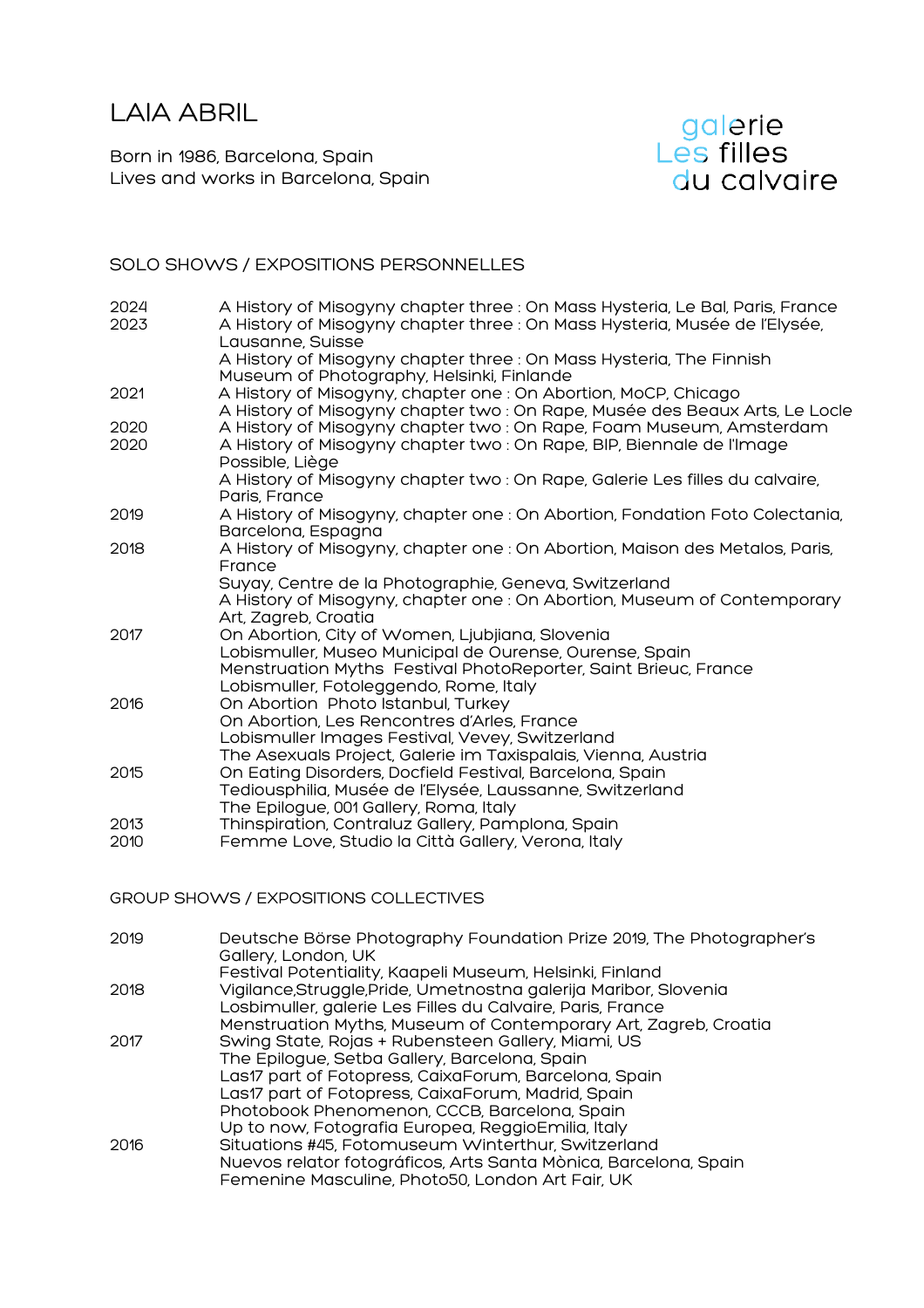|      | Mapping the Body, Taxispalais Gallery, Innsbruck, Vienna         |
|------|------------------------------------------------------------------|
| 2015 | Thinspiration, Mois de la Photo, Montreal, Canada                |
|      | (No)Privacy exhibition, Fotodok, Utrecht, Holand                 |
|      | When we share more than ever Museum Fur Kunst und Gewerbe,       |
|      | PhotoTriennale, Hamburg, Germany                                 |
|      | Afterlife, Athens PhotoFestival, Athens, Greece                  |
|      | Under 35, IvoryPress, Madrid, Spain                              |
|      | Do you hear me Fotodok, Utrecht, Holand                          |
| 2014 | On Identity, Sous Les Etoiles Gallery, New York                  |
|      | Fotografía 2.0, PhotoEspaña Festival, Madrid, Spain              |
|      | Body Conscious Amelie A. Wallace Gallery, Old Westbury, New York |
|      | I ARTIST, PhotoFestiwal, Lódz, Poland                            |
| 2013 | From Here On, Arts Santa Mònica, Barcelona                       |
| 2010 | lan Parry Getty Gallery, London, United Kingdom                  |
|      | Domèstic Caja Madrid, Barcelona, Spain                           |

## AWARDS / PRIX

| 2020    | Foam Paul Huf Award                             |
|---------|-------------------------------------------------|
| 2019    | Shortlisted, Deutsche Börse Prize               |
| 2018    | Nominated Prix Elysée                           |
|         | Shortlisted Paris Photo-Aperture Award          |
| 2017    | ICP-Infinity Awards, Artist book nomination     |
|         | ICP-Infinity Awards, Emergent talent nomination |
|         | Visionary Award, nominated                      |
|         | Catchlight Grant, nominated                     |
|         | Foam Paul Huf Award, nominated                  |
|         | ICP-Infinity Awards, Art, nominated             |
|         | Best PhotoBook, PhotoEspaña, finalist           |
| 2016    | Prix de la Photo Madame Figaro-Rencontres Arles |
|         | Fotopres Grant                                  |
|         | Revelación Award PhotoEspaña                    |
| 2015    | Festival Images, Book Award                     |
|         | Best PhotoBook, PhotoEspaña, finalist           |
|         | Foam Paul Huf Award, nominated                  |
| 2014    | Aperture, First Book Award, shortlisted         |
|         | EPF Burn Magazine, finalist                     |
|         | Joop Swart Masterclass, nominated               |
| 2013    | Prix Pictet, pre-selected                       |
|         | Kassel Dummy Award, shortlisted                 |
|         | Center Juror's Choice Award                     |
|         | PhotoLucida Critical Mass, nominated            |
|         | Magnum Foundation, nominated                    |
| 2012    | EPF Burn Magazine, finalist                     |
|         | Joop Swart Masterclass, nominated               |
|         | Lumix Prix Photojournalism, finalist            |
|         | Pla(t)Form, FotoMuseum Winterthur               |
|         | Fotovisura, finalist                            |
| 2010/11 | Lago Film Fest, International Selection         |
|         | ANI prix, selected                              |
|         | lan Parry Award, finalist                       |
|         | Albarracín Festival, scholarship                |
| 2009    | lan Parry Award, finalist                       |
|         |                                                 |

### COLLECTIONS

2021 Musée de L'Elysée

2021 Centre Pompidou